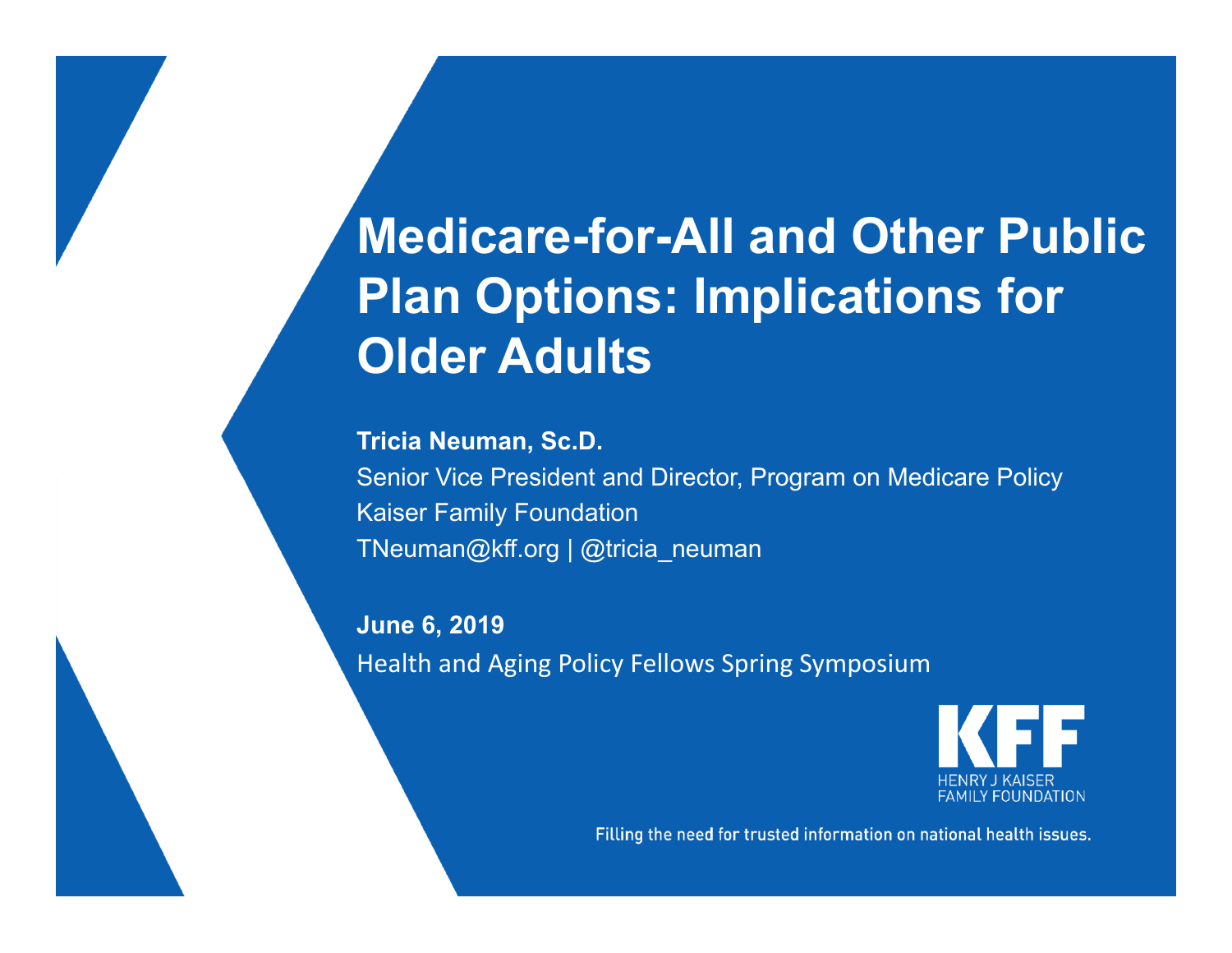Exhibit 1

### There are five general approaches involving public plans

| #1                                                                                                             | #2                                                                                         | #3                                                                                                                                                                                                                                                                                         | #4                                                                                                | #5                                                            |
|----------------------------------------------------------------------------------------------------------------|--------------------------------------------------------------------------------------------|--------------------------------------------------------------------------------------------------------------------------------------------------------------------------------------------------------------------------------------------------------------------------------------------|---------------------------------------------------------------------------------------------------|---------------------------------------------------------------|
| <b>Medicare-for-all</b>                                                                                        | <b>Public Program</b><br>with<br><b>Opt Out</b>                                            | <b>Federal Public</b><br><b>Plan Option</b>                                                                                                                                                                                                                                                | <b>Medicare</b><br><b>Buy-In</b><br>(50-64)                                                       | <b>Medicaid</b><br><b>Buy-In</b>                              |
| <b>Medicare for All Act of</b><br>2019 (Rep. Jayapal)<br><b>Medicare for All Act of</b><br>2019 (Sen. Sanders) | <b>Medicare for America</b><br><b>Act of 2019 (Rep.</b><br>DeLauro and Rep.<br>Schakowsky) | <b>Keeping Health</b><br><b>Insurance Affordable</b><br>Act of 2019 (Sen. Cardin)<br><b>Medicare-X Choice Act</b><br>(Sens. Bennet and Kaine/<br>Rep. Delgado)<br>The CHOICE Act (Rep.<br>Shakowsky/Sen.<br>Whitehouse)<br><b>Choose Medicare Act</b><br>(Sen. Merkley & Rep.<br>Richmond) | The Medicare at 50<br>Act (Sen. Stabenow)<br><b>Medicare Buy-In Act</b><br>of 2019 (Rep. Higgins) | <b>State Public Option</b><br>Act (Sen.<br>Schatz/Rep. Luján) |

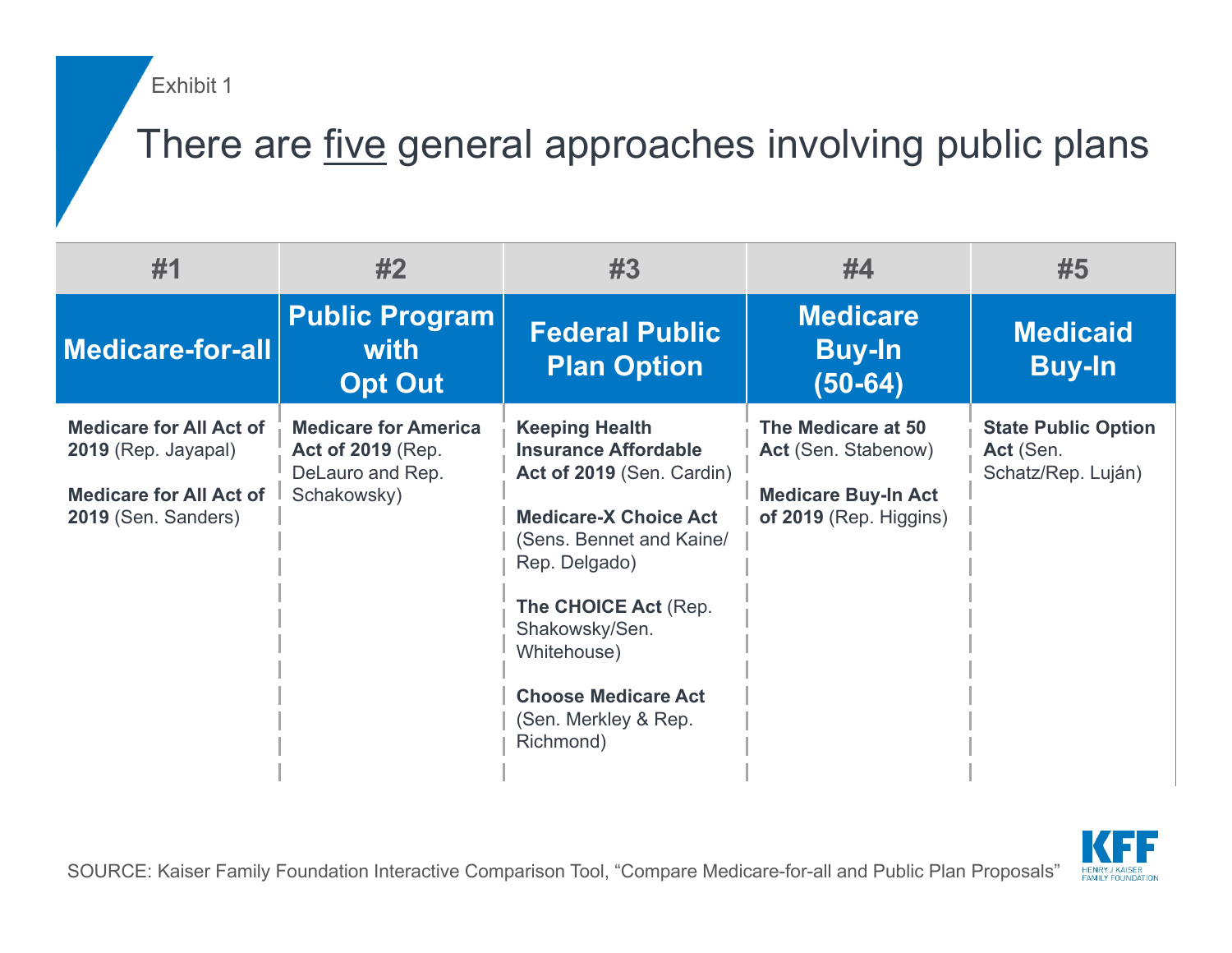# **Medicare-for-all**

Sen. Sanders & Rep. Jayapal

- oCradle to grave coverage for all U.S. residents in one new "Medicare" program
- o Replaces all other sources of coverage (except Veterans Administration, Indian Health Service)
- oNo premiums, deductibles or cost sharing (modest copays for prescription drugs in Sanders)
- oComprehensive benefits, including long-term services & supports
- oProvider payments based on Medicare rates
- oGovernment negotiates prescription drug prices
- oGlobal budgets

Exhibit 2

oFederal financing--to be determined

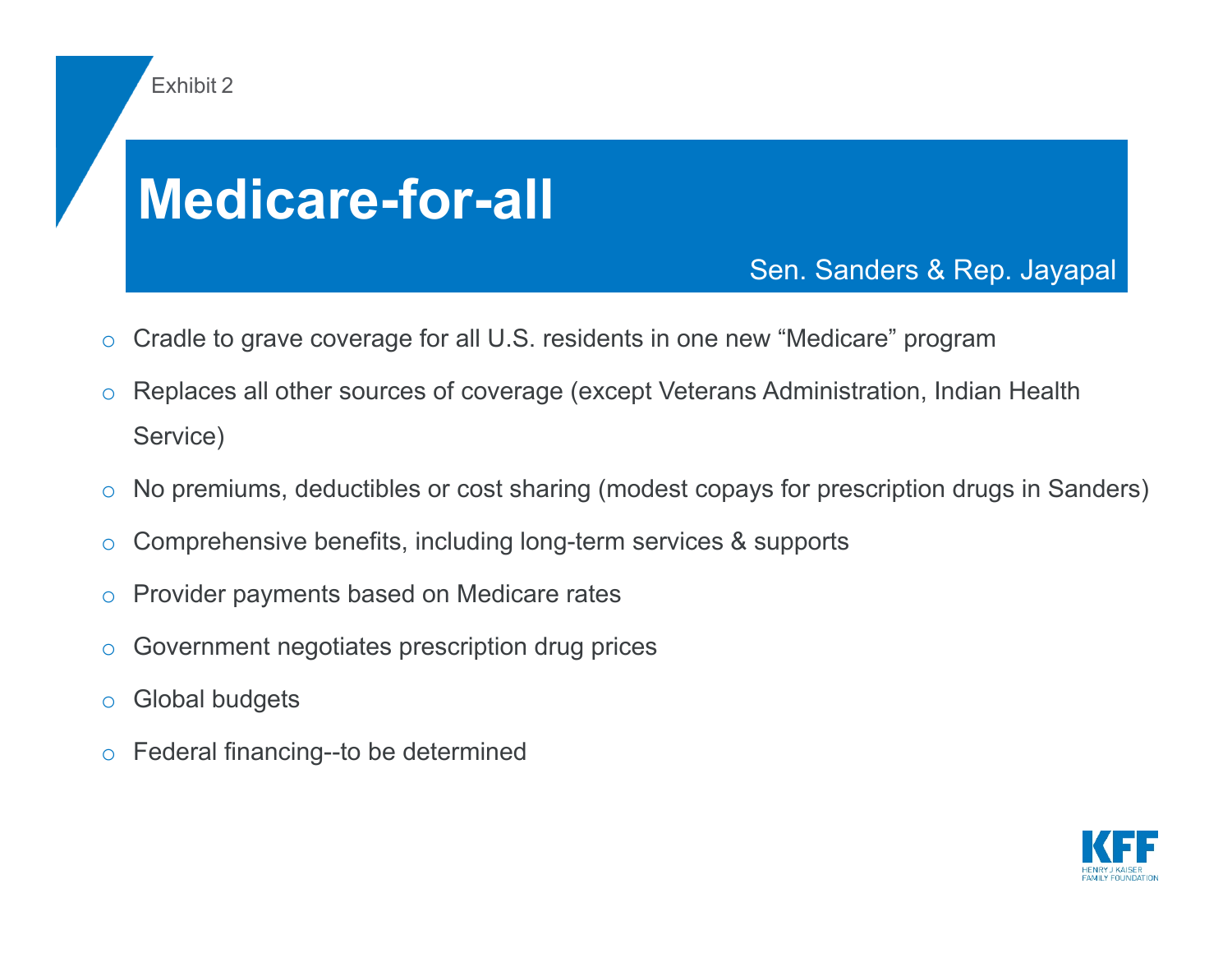#### Exhibit 3

## **Public Program with Opt Out (Medicare for America)**

#### Rep. DeLauro & Rep. Schakowsky

- o Federal public program (Medicare-for-America) for all US residents, unless they opt out for qualified coverage
- oNew public program replaces Medicare, Medicaid, CHIP and individual insurance
- o Employers may provide qualified coverage or purchase Medicare-for-America for their employees; employees can elect Medicare for America instead of employer plan
- oNo premiums < 200% federal poverty level (FPL); income-related premiums above 200% FPL
- o No cost sharing below 200% FPL; out-of-pocket limits up to \$3,500/individual and \$5,000/couple
- oComprehensive benefits including long-term services and supports
- oProvider payments rates based on Medicare or Medicaid rates, whichever is greater

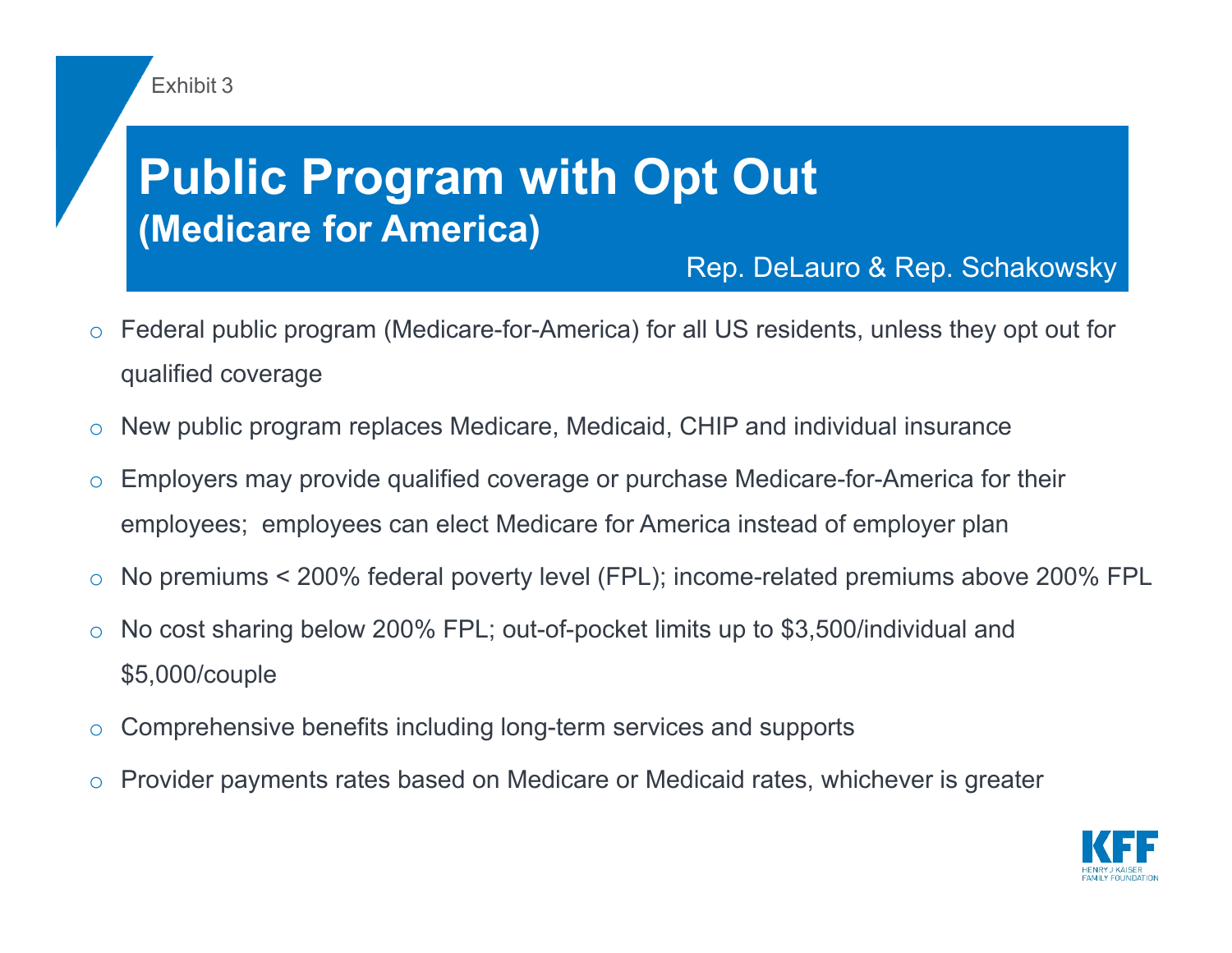

- oEstablishes a federal public "Medicare" as an option; retains other sources of coverage
- o Features of public plan differ across proposals:
	- $\checkmark$  Eligibility criteria
	- $\checkmark$  Benefits; cost-sharing and subsidies
	- $\checkmark$  Premiums, rating rules and subsidies
	- $\checkmark$  Provider payment rates
- o Proposals also differ in other changes:
	- $\checkmark$  Changes to ACA marketplaces (e.g., cost-sharing subsidies)
	- $\checkmark$  Changes to current Medicare program

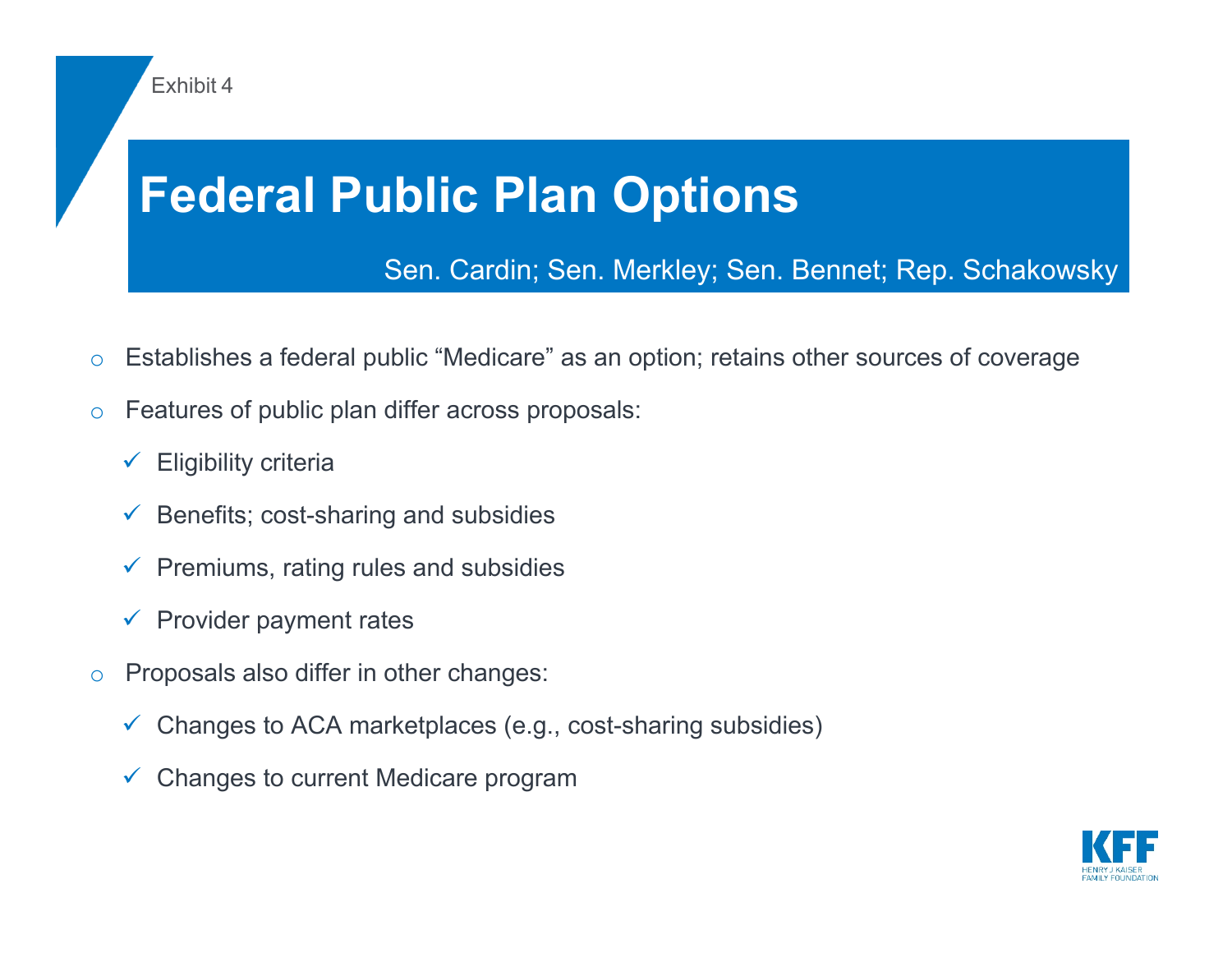## **Medicare Buy-In for People Ages 50-64**

#### Rep. Higgins & Sen. Stabenow

#### o**Not the same as simply lowering the age of Medicare eligibility**

- o50-64 year olds have option to buy into a new Medicare program for younger adults
- oPremiums set to cover 100% of benefit & administrative costs for buy-in population
- oMedicare benefits and cost-sharing (plus new public Medigap option under the Higgins bill)
- oACA premium tax credits & cost-sharing subsidies applied to Medicare buy-in program
- oMedicare providers and payment rates
- oSecretary negotiates prescription drug prices
- oNo other changes to current Medicare program (firewall)

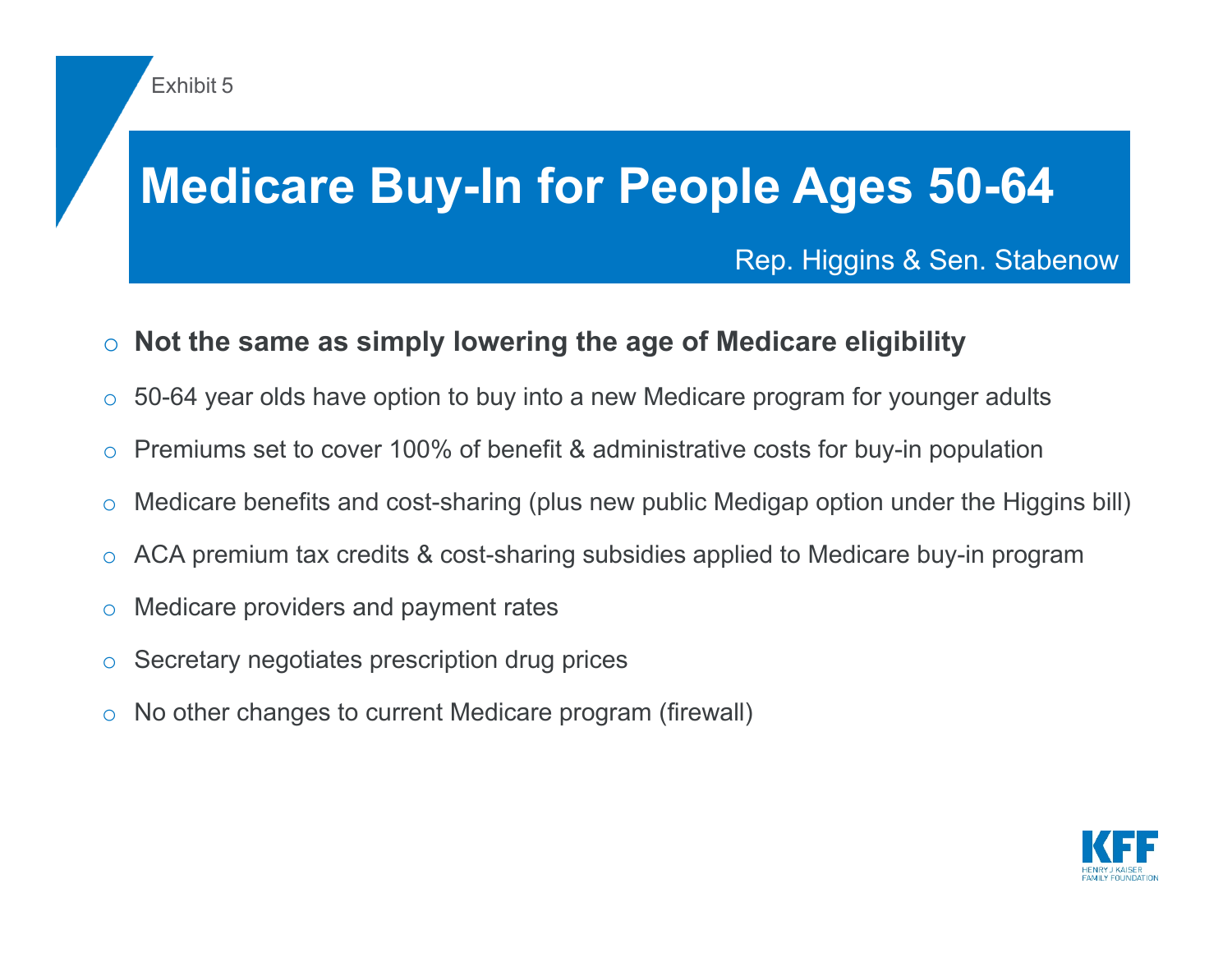

## **Medicaid Buy-In**

Sen. Schatz & Rep. Luján

- oGives states the option to provide a public plan option based on Medicaid
- oEligible individuals can buy into the Medicaid plan through the marketplace
- oBenefits-- ACA benefits (10 Essential Health Benefits) or broader
- oPremiums set by states to be actuarially fair; no more than 9.5% of income
- oApplies ACA premium tax credits & cost-sharing subsidies
- oUses Medicaid providers and payment rates, except Medicare rates for primary care
- oExtends 100% Federal matching rate for states newly adopting Medicaid expansion